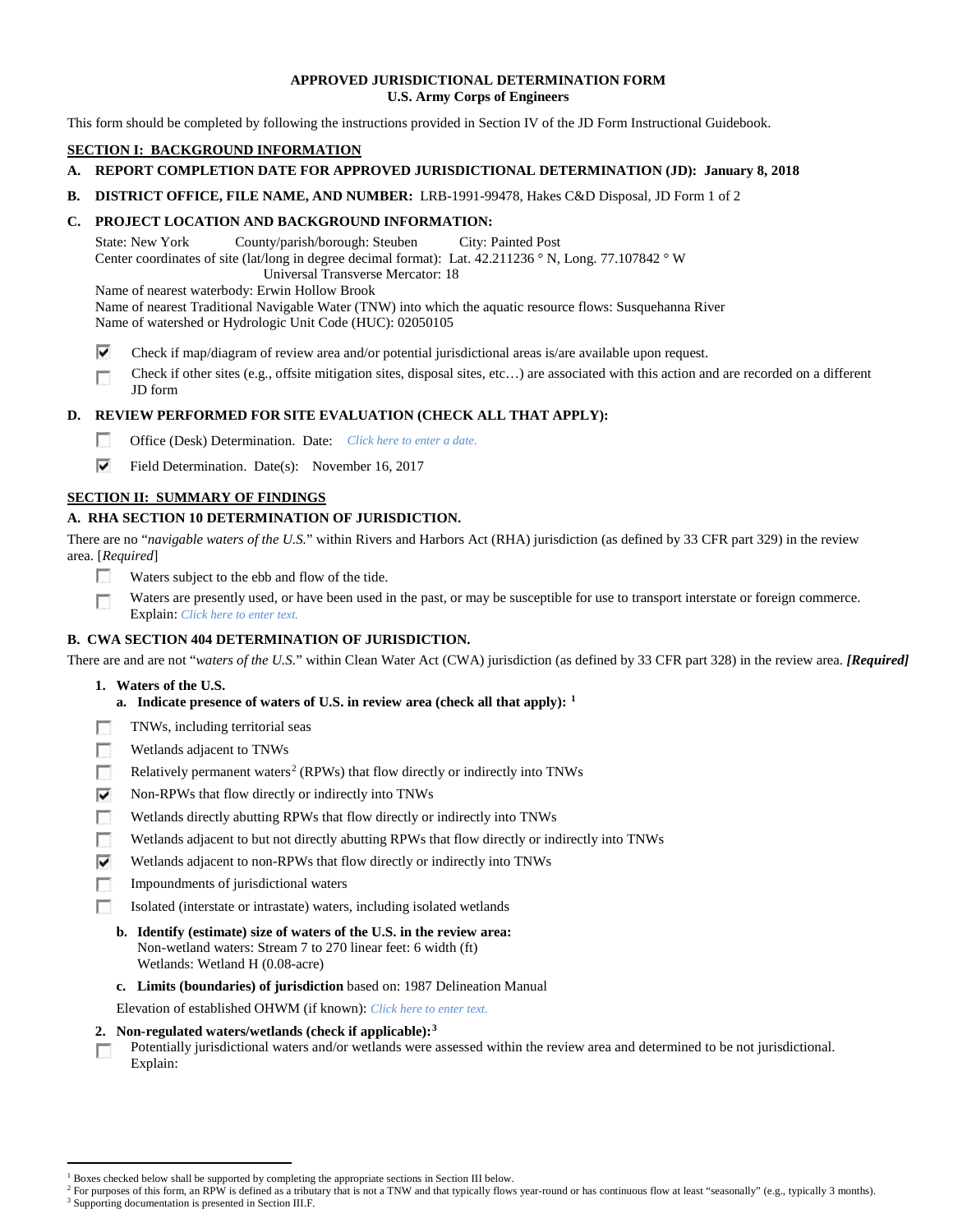### **SECTION III: CWA ANALYSIS**

### **A. TNWs AND WETLANDS ADJACENT TO TNWs**

**The agencies will assert jurisdiction over TNWs and wetlands adjacent to TNWs. If the aquatic resource is a TNW, complete Section III.A.1 and Section III.D.1. only; if the aquatic resource is a wetland adjacent to a TNW, complete Sections III.A.1 and 2 and Section III.D.1.; otherwise, see Section III.B below**.

**1. TNW** 

Identify TNW: *Click here to enter text.*

Summarize rationale supporting determination: *Click here to enter text.*

### **2. Wetland adjacent to TNW**

Summarize rationale supporting conclusion that wetland is "adjacent": *Click here to enter text.*

# **B. CHARACTERISTICS OF TRIBUTARY (THAT IS NOT A TNW) AND ITS ADJACENT WETLANDS (IF ANY):**

**This section summarizes information regarding characteristics of the tributary and its adjacent wetlands, if any, and it helps determine whether or not the standards for jurisdiction established under Rapanos have been met.** 

**The agencies will assert jurisdiction over non-navigable tributaries of TNWs where the tributaries are "relatively permanent waters" (RPWs), i.e. tributaries that typically flow year-round or have continuous flow at least seasonally (e.g., typically 3 months). A wetland that directly abuts an RPW is also jurisdictional. If the aquatic resource is not a TNW, but has year-round (perennial) flow, skip to Section III.D.2. If the aquatic resource is a wetland directly abutting a tributary with perennial flow, skip to Section III.D.4.**

**A wetland that is adjacent to but that does not directly abut an RPW requires a significant nexus evaluation. Corps districts and EPA regions will include in the record any available information that documents the existence of a significant nexus between a relatively permanent tributary that is not perennial (and its adjacent wetlands if any) and a traditional navigable water, even though a significant nexus finding is not required as a matter of law.**

**If the waterbody[4](#page-1-0) is not an RPW, or a wetland directly abutting an RPW, a JD will require additional data to determine if the waterbody has a significant nexus with a TNW. If the tributary has adjacent wetlands, the significant nexus evaluation must consider the tributary in combination with all of its adjacent wetlands. This significant nexus evaluation that combines, for analytical purposes, the tributary and all of its adjacent wetlands is used whether the review area identified in the JD request is the tributary, or its adjacent wetlands, or both. If the JD covers a tributary with adjacent wetlands, complete Section III.B.1 for the tributary, Section III.B.2 for any onsite wetlands, and Section III.B.3 for all wetlands adjacent to that tributary, both onsite and offsite. The determination whether a significant nexus exists is determined in Section III.C below.**

# **1. Characteristics of non-TNWs that flow directly or indirectly into TNW**

**(i) General Area Conditions:** Watershed size: 734 acres

Drainage area: 734 acres

Average annual rainfall: 35 inches Average annual snowfall: 50 inches

# **(ii) Physical Characteristics:**

(a) Relationship with TNW:

- Tributary flows directly into TNW.
- $\triangledown$  Tributary flows through 4 tributaries before entering TNW.

Project waters are 30 (or more) river miles from TNW. Project waters are 1 (or less) river miles from RPW. Project waters are 30 (or more) aerial (straight) miles from TNW. Project waters are 1 (or less) aerial (straight) miles from RPW. Project waters cross or serve as state boundaries. Explain: N/A

Identify flow route to TNW[5:](#page-1-1) Stream 7 flows into Tributary 4 of Erwin Hollow Brook, then into Erwin Hollow Brook, then into the Cohocton River, the Chemung River then into the Susquehanna River, a TNW. Tributary stream order, if known: first

(b) General Tributary Characteristics (check all that apply):

**Tributary is:**  $\overline{\mathbf{V}}$  Natural

Artificial (man-made). Explain: *Click here to enter text.*

Manipulated (man-altered). Explain: *Click here to enter text.*

**Tributary** properties with respect to top of bank (estimate):

Average width: 6 feet Average depth: 4 feet Average side slopes: 2:1

<span id="page-1-1"></span><span id="page-1-0"></span> <sup>4</sup> Note that the Instructional Guidebook contains additional information regarding swales, ditches, washes, and erosional features generally and in the arid West.

<sup>5</sup> Flow route can be described by identifying, e.g., tributary a, which flows through the review area, to flow into tributary b, which then flows into TNW.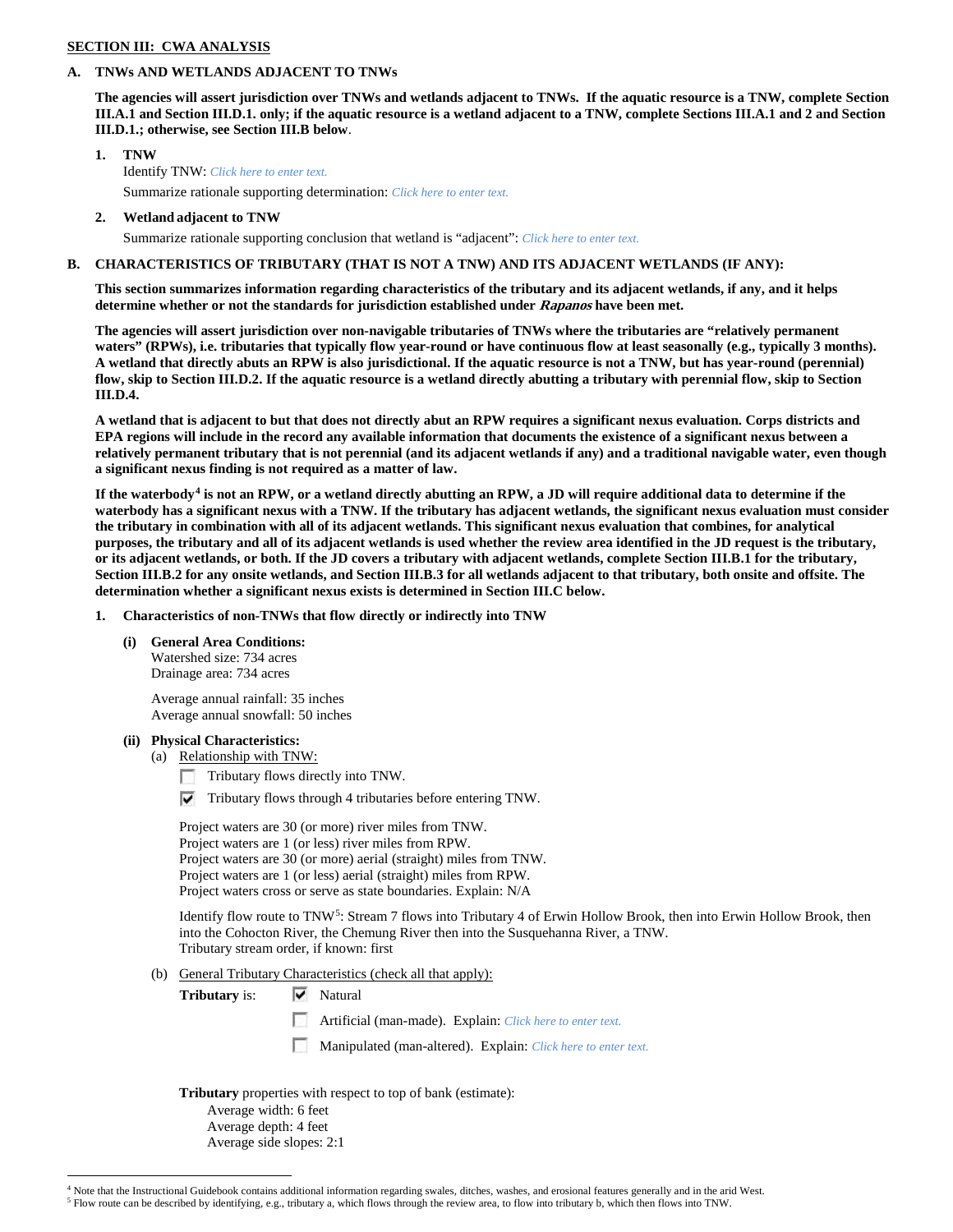Primary tributary substrate composition (check all that apply):

| $\Box$ Silts                       | Sands                   | Concrete    |
|------------------------------------|-------------------------|-------------|
| $\overline{\triangledown}$ Cobbles | $\triangleright$ Gravel | $\Box$ Muck |

- П Bedrock Vegetation. Type/% cover: *Click here to enter text.*
- Other. Explain: *Click here to enter text.*

Tributary condition/stability [e.g., highly eroding, sloughing banks]. Explain: appears stable Presence of run/riffle/pool complexes. Explain: absent Tributary geometry: Relatively Straight Tributary gradient (approximate average slope): 15%

 $(c)$  Flow:

Tributary provides for: Intermittent but not Seasonal Flow

Estimate average number of flow events in review area/year: 20 (or greater)

Describe flow regime: intermittent when ground water levels are high and during storm events Other information on duration and volume: *Click here to enter text.*

Surface flow is: Discrete and Confined Characteristics: flow is discrete and confined to the channel

Subsurface flow: Yes Explain findings: groundwater seeps were observed through the area and were observed to directly contribute to the flow of Stream 7

Dye (or other) test performed: *Click here to enter text.*

Tributary has (check all that apply):

- $\triangleright$  Bed and banks
- $\triangleright$  OHWM<sup>[6](#page-2-0)</sup> (check all indicators that apply):

| M                                                                                                                                                                                                                                                            | clear, natural line impressed on the bank $\Box$ the presence of litter and debris |  |                                                            |  |  |  |  |
|--------------------------------------------------------------------------------------------------------------------------------------------------------------------------------------------------------------------------------------------------------------|------------------------------------------------------------------------------------|--|------------------------------------------------------------|--|--|--|--|
|                                                                                                                                                                                                                                                              | changes in the character of soil                                                   |  | destruction of terrestrial vegetation                      |  |  |  |  |
|                                                                                                                                                                                                                                                              | shelving                                                                           |  | the presence of wrack line                                 |  |  |  |  |
| M                                                                                                                                                                                                                                                            | vegetation matted down, bent, or absent $\Box$                                     |  | sediment sorting                                           |  |  |  |  |
|                                                                                                                                                                                                                                                              | leaf litter disturbed or washed away                                               |  | scour                                                      |  |  |  |  |
|                                                                                                                                                                                                                                                              | sediment deposition                                                                |  | multiple observed or predicted flow events                 |  |  |  |  |
|                                                                                                                                                                                                                                                              | water staining                                                                     |  | abrupt change in plant community Click here to enter text. |  |  |  |  |
|                                                                                                                                                                                                                                                              | <b>other (list):</b> <i>Click here to enter text.</i>                              |  |                                                            |  |  |  |  |
| Discontinuous OHWM. <sup>7</sup> Explain: Click here to enter text.<br>L.                                                                                                                                                                                    |                                                                                    |  |                                                            |  |  |  |  |
| If factors other than the OHWM were used to determine lateral extent of CWA jurisdiction (check all that apply):<br>Mean High Water Mark indicated by:<br>High Tide Line indicated by:<br>oil or scum line along shore objects<br>survey to available datum; |                                                                                    |  |                                                            |  |  |  |  |
|                                                                                                                                                                                                                                                              |                                                                                    |  |                                                            |  |  |  |  |

- $\Box$  fine shell or debris deposits (foreshore)  $\Box$  physical markings;
- **physical markings/characteristics**  $\Box$  vegetation lines/changes in vegetation types.
- $\Box$  tidal gauges
- other (list): *Click here to enter text.*

### **(iii) Chemical Characteristics:**

Characterize tributary (e.g., water color is clear, discolored, oily film; water quality; general watershed characteristics, etc.). Explain: The watershed is relatively undisturbed, water appeared clear during site visit

Identify specific pollutants, if known: unknown

## **(iv) Biological Characteristics. Channel supports (check all that apply):**

- Riparian corridor. Characteristics (type, average width): *Click here to enter text.*
- Wetland fringe. Characteristics: Wetland H directly abuts Stream 7 and occurs within a densely vegetated portion of the ⊽ stream channel.
- $\blacktriangleright$  Habitat for:
	- Federally Listed species. Explain findings: northern long-eared bat
	- **District** Fish/spawn areas. Explain findings: *Click here to enter text.*
	- $\mathcal{L}_{\mathcal{L}}$ Other environmentally-sensitive species. Explain findings: *Click here to enter text.*
	- $\blacktriangleright$  Aquatic/wildlife diversity. Explain findings: Stream 7 is located within a diverse forest habitat and the stream provides habitat for a variety of aquatic species, such as salamanders and other amphibians and invertebrates; and the stream increases habitat diversity within the forest supporting upland species as well.

<span id="page-2-1"></span><span id="page-2-0"></span> <sup>6</sup> <sup>6</sup>A natural or man-made discontinuity in the OHWM does not necessarily sever jurisdiction (e.g., where the stream temporarily flows underground, or where the OHWM has been removed by development or agricultural practices). Where there is a break in the OHWM that is unrelated to the waterbody's flow regime (e.g., flow over a rock outcrop or through a culvert), the agencies will look for indicators of flow above and below the break. 7 Ibid.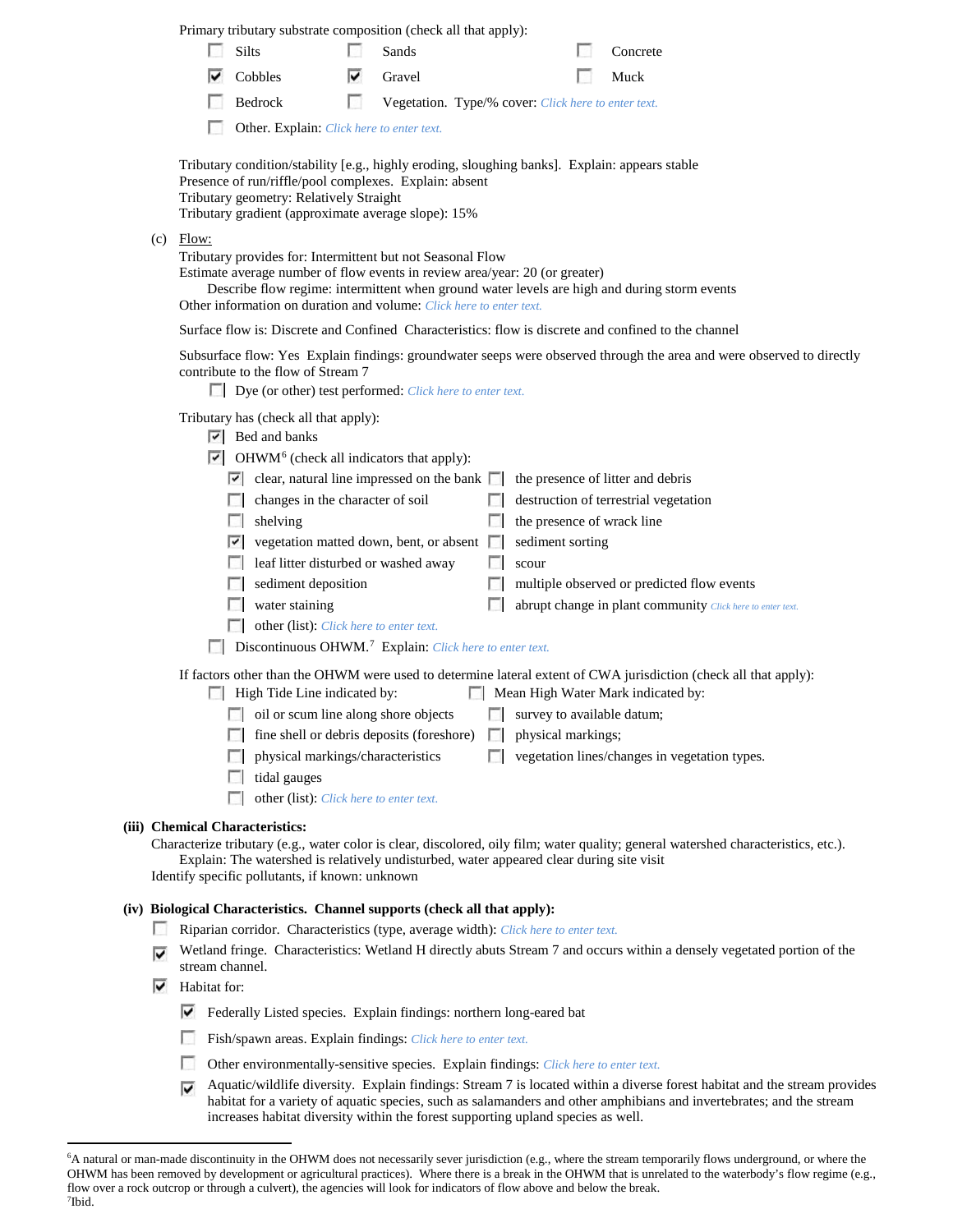### **2. Characteristics of wetlands adjacent to non-TNW that flow directly or indirectly into TNW**

### **(i) Physical Characteristics:**

- (a) General Wetland Characteristics:
	- Properties:

Wetland size: Wetland H (0.08-acre) Wetland type. Explain: palustrine forested

Wetland quality. Explain: Although Wetland H does not support a particularly high diversity of plant species, it does provide habitat for sensitive aquatic species such as amphibians, contributes to the diversity of the forest by providing additional habitat types, serves as a specific water source for Stream 7 and serving to contribute to the headwaters of Erwin Hollow Brook in general, and is within a relatively undisturbed, large forested area.

Project wetlands cross or serve as state boundaries. Explain: *Click here to enter text.*

(b) General Flow Relationship with Non-TNW:

Flow is: Intermittent Flow Explain: Wetland H is fed by precipitation and groundwater seeps, which fluctuates throughout the year, thus providing intermittent flow directly into Stream 7.

Surface flow is: Confined

Characteristics: Wetland H is located within and around the channel of Stream 7.

Subsurface flow: Yes Explain findings: groundwater seeps provide flow to the wetland, which is located within and around the channel of Stream 7, therefore subsurface flow directly enters the stream when the ground water is high enough

Dye (or other) test performed: *Click here to enter text.*

- (c) Wetland Adjacency Determination with Non-TNW:
	- $\triangledown$  Directly abutting
	- $\mathcal{L}$ Not directly abutting
		- Discrete wetland hydrologic connection. Explain: *Click here to enter text*.
		- n. Ecological connection. Explain: *Click here to enter text.*
		- Separated by berm/barrier. Explain: *Click here to enter text.*
- (d) Proximity (Relationship) to TNW

Project wetlands are 30 (or more) river miles from TNW. Project waters are 30 (or more) aerial (straight) miles from TNW. Flow is from: Wetland to Navigable Waters Estimate approximate location of wetland as within the 500-year or greater floodplain.

### **(ii) Chemical Characteristics:**

Characterize wetland system (e.g., water color is clear, brown, oil film on surface; water quality; general watershed characteristics; etc.). Explain: Surface water was clear at the time of the site visit, the watershed is largely undisturbed and so water quality can be expected to be good

Identify specific pollutants, if known: unknown

### **(iii) Biological Characteristics. Wetland supports (check all that apply):**

- Riparian buffer. Characteristics (type, average width): *Click here to enter text.*
- Vegetation type/percent cover. Explain: emergent and forested vegetation
- $\boxed{\checkmark}$  Habitat for:
	- Federally Listed species. Explain findings: northern long-eared bat
	- Fish/spawn areas. Explain findings: *Click here to enter text.*
	- Other environmentally-sensitive species. Explain findings: *Click here to enter text.*
	- $\nabla$  Aquatic/wildlife diversity. Explain findings: the wetland is located within a stream in a dense forested habitat, increasing the diversity of the forest and available types of habitat for a variety of wildlife.

### **3. Characteristics of all wetlands adjacent to the tributary (if any)**

All wetland(s) being considered in the cumulative analysis: 2

Approximately (0.1) acres in total are being considered in the cumulative analysis. For each wetland, specify the following:

| Directly abuts? $(Y/N)$ | Size (in acres) | Directly abuts? $(Y/N)$                                 | Size (in acres) |
|-------------------------|-----------------|---------------------------------------------------------|-----------------|
| Yes                     | 0.08 Wetland H  | Y/N                                                     |                 |
| Yes                     |                 | 0.02 Wetland I (delineated, but not part of JD request) |                 |
| Y/N                     |                 | Y/N                                                     |                 |
| Y/N                     |                 | Y/N                                                     |                 |

Summarize overall biological, chemical and physical functions being performed: Wetlands H and I are located within the channel of Stream 7 and are they only similarly situated wetlands along the relevant reach of Stream 7. They provide ground water recharge/discharge, flood flow attenuation, sediment retention, production export, and wildlife habitat. Wetland H is the larger of the two and provides much of the hydrology for Stream 7.

### **C. SIGNIFICANT NEXUS DETERMINATION**

**A significant nexus analysis will assess the flow characteristics and functions of the tributary itself and the functions performed by any wetlands adjacent to the tributary to determine if they significantly affect the chemical, physical, and biological integrity of a TNW. For each of the following situations, a significant nexus exists if the tributary, in combination with all of its adjacent wetlands, has more than a speculative or insubstantial effect on the chemical, physical and/or biological integrity of a TNW. Considerations**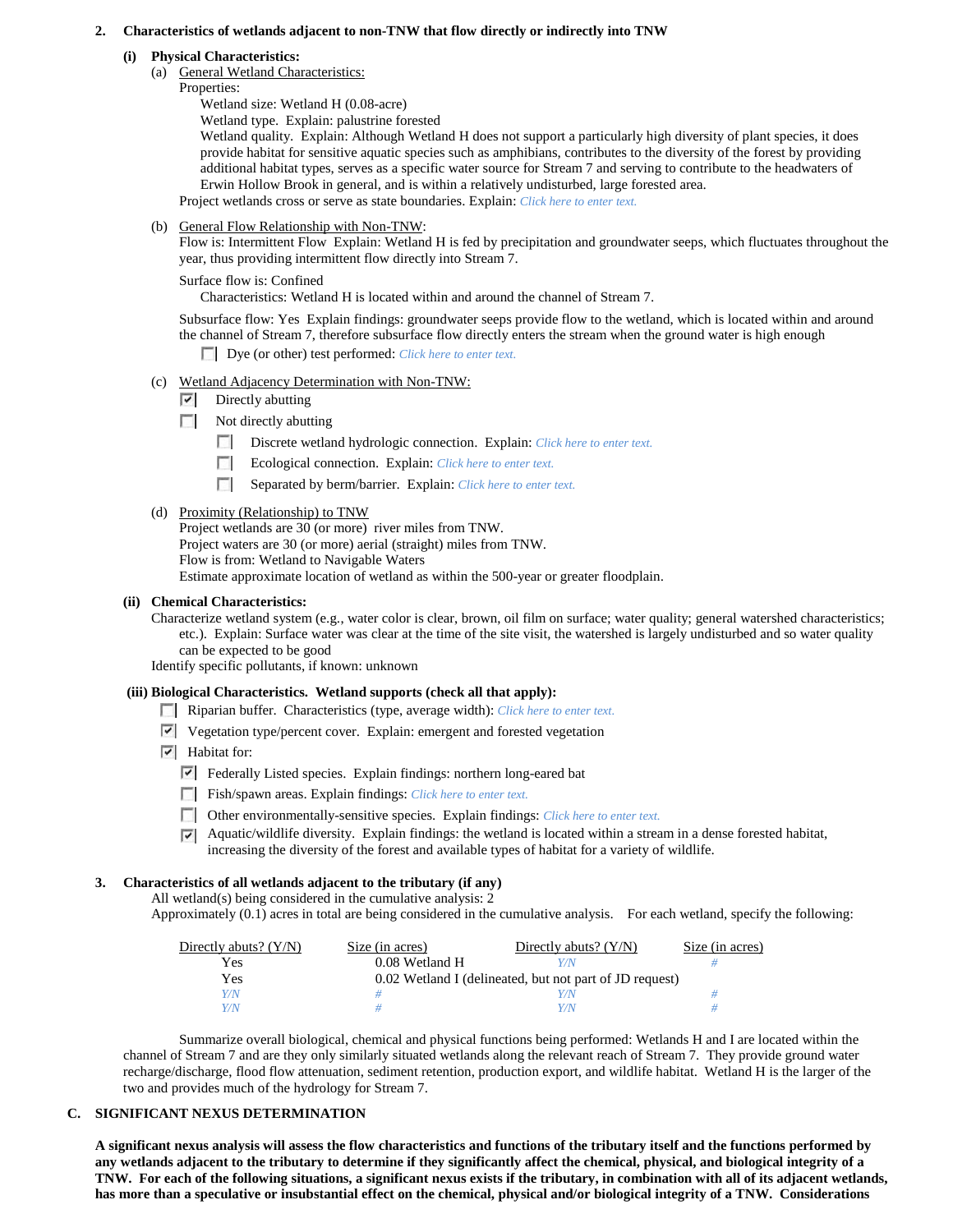**when evaluating significant nexus include, but are not limited to the volume, duration, and frequency of the flow of water in the tributary and its proximity to a TNW, and the functions performed by the tributary and all its adjacent wetlands. It is not appropriate to determine significant nexus based solely on any specific threshold of distance (e.g. between a tributary and its adjacent wetland or between a tributary and the TNW). Similarly, the fact an adjacent wetland lies within or outside of a floodplain is not solely determinative of significant nexus.** 

# **Draw connections between the features documented and the effects on the TNW, as identified in the** *Rapanos* **Guidance and discussed in the Instructional Guidebook. Factors to consider include, for example:**

- Does the tributary, in combination with its adjacent wetlands (if any), have the capacity to carry pollutants or flood waters to TNWs, or to reduce the amount of pollutants or flood waters reaching a TNW?
- Does the tributary, in combination with its adjacent wetlands (if any), provide habitat and lifecycle support functions for fish and other species, such as feeding, nesting, spawning, or rearing young for species that are present in the TNW?
- Does the tributary, in combination with its adjacent wetlands (if any), have the capacity to transfer nutrients and organic carbon that support downstream foodwebs?
- Does the tributary, in combination with its adjacent wetlands (if any), have other relationships to the physical, chemical, or biological integrity of the TNW?

## *Note: the above list of considerations is not inclusive and other functions observed or known to occur should be documented below:*

- **1. Significant nexus findings for non-RPW that has no adjacent wetlands and flows directly or indirectly into TNWs.** Explain findings of presence or absence of significant nexus below, based on the tributary itself, then go to Section III.D: *Click here to enter text.*
- **2. Significant nexus findings for non-RPW and its adjacent wetlands, where the non-RPW flows directly or indirectly into TNWs.**  Explain findings of presence or absence of significant nexus below, based on the tributary in combination with all of its adjacent wetlands, then go to Section III.D:

There is a direct and continuous path for the flow of water from Wetland H into Stream 7, which flows into Tributary 4 of Erwin Hollow Brook (a perennial stream), which flows into the Cohocton River, to the Chemung River and finally into the Susquehanna River, which is a TNW. Therefore, Stream 7 and Wetland H have hydrologic connectivity to the Susquehanna River, thereby providing a significant nexus between the stream and its adjacent/abutting wetlands and the downstream TNW.

Hydrologic connectivity refers to the flow that transports organic matter and nutrients, energy, and aquatic organisms throughout the system. The wetland receives water from the surrounding watershed and thus directly affects the nature of the water entering the tributary and its downstream receiving waters, both in quantity and chemical/physical attributes. This occurs through the reduction of runoff rates of water received by the tributary resulting from attenuation and storage of floodwaters; capture of water through evapotranspiration; storage of runoff; and filtering and/or storage of nutrients, chemicals, and sediments contained in rainfall, runoff, or other hydrologic inputs. Ultimately, this affects the downstream TNW, the Susquehanna River, as the stream and wetland alter the amount of flow reaching the TNW and furthermore, any additional matter such as nutrients, chemicals, sediments, and pollutants carried in that flow. The Erwin Hollow Creek watershed is relatively undisturbed with the exception of the landfill near its headwaters thus reducing stream function, increased erosion, sediment which impairs aquatic life and widens flood areas, habitat loss, and loss of wetlands. Since the wetland is located in close proximity to a landfill and it receives some of its hydrology from runoff associated with that development and roads, it provides an important function of reducing the effects of runoff on the downstream TNW. The tributary conveys water that has been filtered from the wetland to the downstream TNW. The wetland also attenuates sediment, nutrients, and pollutants contained in its received water. Combined, the wetland supplies the downstream TNW with a cleaner source of water that will aid in reducing impairments. Due to the physical, biological, and chemical connectivity of the wetland as described above, it has been determined that Stream 7 and Wetland H have a significant nexus with the downstream TNW, the Susquehanna River, as the functions and services provided by the stream and its adjacent wetlands provide more than a speculative effect on the physical integrity of the river.

**3. Significant nexus findings for wetlands adjacent to an RPW but that do not directly abut the RPW.** Explain findings of presence or absence of significant nexus below, based on the tributary in combination with all of its adjacent wetlands, then go to Section III.D: *Click here to enter text.*

## **D. DETERMINATIONS OF JURISDICTIONAL FINDINGS. THE SUBJECT WATERS/WETLANDS ARE (CHECK ALL THAT APPLY):**

**1. TNWs and Adjacent Wetlands.** Check all that apply and provide size estimates in review area:

- TNWs: *#* linear feet *#* width (ft), Or, *#* acres.
- **Wetlands adjacent to TNWs: # acres.**
- **2. RPWs that flow directly or indirectly into TNWs.**
	- Tributaries of TNWs where tributaries typically flow year-round are jurisdictional. Provide data and rationale indicating that tributary is perennial: *Click here to enter text.*.
	- Tributaries of TNW where tributaries have continuous flow "seasonally" (e.g., typically three months each year) are jurisdictional. Data supporting this conclusion is provided at Section III.B. Provide rationale indicating that tributary flows seasonally: *Click here to enter text.*.

Provide estimates for jurisdictional waters in the review area (check all that apply):

- Tributary waters: # linear feet # width (ft).
- Other non-wetland waters: *#* acres.

Identify type(s) of waters: *Click here to enter text.*

<span id="page-4-0"></span> **3. Non-RPWs[8](#page-4-0) that flow directly or indirectly into TNWs.**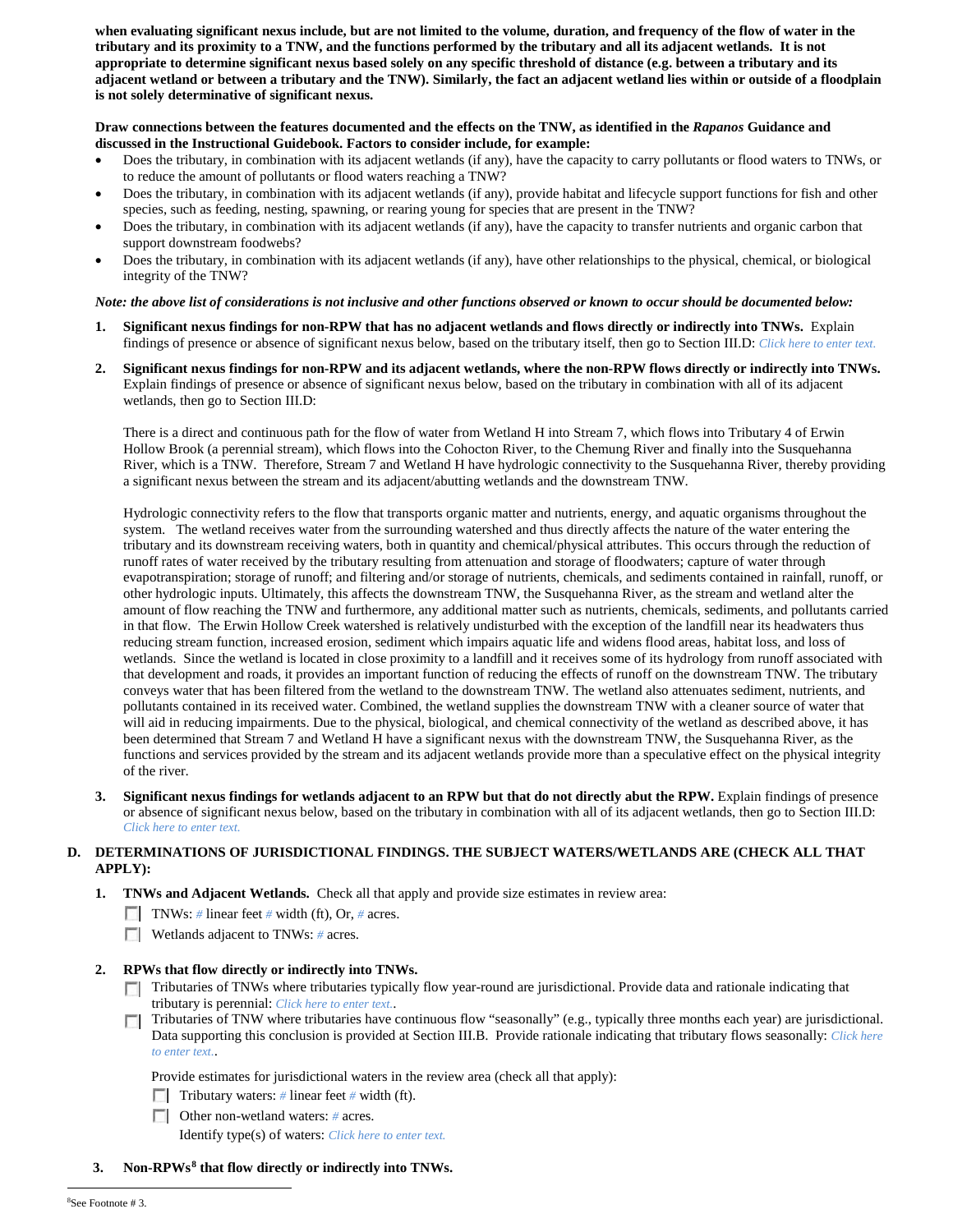Waterbody that is not a TNW or an RPW, but flows directly or indirectly into a TNW, and it has a significant nexus with a ⊡ TNW is jurisdictional. Data supporting this conclusion is provided at Section III.C.

Provide estimates for jurisdictional waters within the review area (check all that apply):

- $\triangledown$  Tributary waters: Stream 7 to 270 linear feet: 6 width (ft)
- Other non-wetland waters: *#* acres.

Identify type(s) of waters: *Click here to enter text.*

### **4. Wetlands directly abutting an RPW that flow directly or indirectly into TNWs.**

- Wetlands directly abut RPW and thus are jurisdictional as adjacent wetlands.
	- Wetlands directly abutting an RPW where tributaries typically flow year-round. Provide data and rationale **TT** indicating that tributary is perennial in Section III.D.2, above. Provide rationale indicating that wetland is directly abutting an RPW: *Click here to enter text.*
	- Wetlands directly abutting an RPW where tributaries typically flow "seasonally." Provide data indicating that tributary is seasonal in Section III.B and rationale in Section III.D.2, above. Provide rationale indicating that wetland is directly abutting an RPW: *Click here to enter text.*

Provide acreage estimates for jurisdictional wetlands in the review area: *#* acres.

### **5. Wetlands adjacent to but not directly abutting an RPW that flow directly or indirectly into TNWs.**

Wetlands that do not directly abut an RPW, but when considered in combination with the tributary to which they are Г. adjacent and with similarly situated adjacent wetlands, have a significant nexus with a TNW are jurisidictional. Data supporting this conclusion is provided at Section III.C.

Provide acreage estimates for jurisdictional wetlands in the review area: *#* acres.

#### **6. Wetlands adjacent to non-RPWs that flow directly or indirectly into TNWs.**

 $\triangledown$  Wetlands adjacent to such waters, and have when considered in combination with the tributary to which they are adjacent and with similarly situated adjacent wetlands, have a significant nexus with a TNW are jurisdictional. Data supporting this conclusion is provided at Section III.C.

Provide estimates for jurisdictional wetlands in the review area: Wetland H (0.08-acre)

### **7. Impoundments of jurisdictional waters. [9](#page-5-0)**

As a general rule, the impoundment of a jurisdictional tributary remains jurisdictional.

- Demonstrate that impoundment was created from "waters of the U.S.," or  $\sim$
- m Demonstrate that water meets the criteria for one of the categories presented above (1-6), or
- m. Demonstrate that water is isolated with a nexus to commerce (see E below).

### **E. ISOLATED [INTERSTATE OR INTRA-STATE] WATERS, INCLUDING ISOLATED WETLANDS, THE USE, DEGRADATION OR DESTRUCTION OF WHICH COULD AFFECT INTERSTATE COMMERCE, INCLUDING ANY SUCH WATERS (CHECK ALL THAT APPLY):[10](#page-5-1)**

- which are or could be used by interstate or foreign travelers for recreational or other purposes.
- from which fish or shellfish are or could be taken and sold in interstate or foreign commerce.
- which are or could be used for industrial purposes by industries in interstate commerce.
- Interstate isolated waters.Explain: *Click here to enter text.*
- Other factors.Explain: *Click here to enter text.*

### **Identify water body and summarize rationale supporting determination:** *Click here to enter text.*

Provide estimates for jurisdictional waters in the review area (check all that apply):

- Tributary waters: # linear feet # width (ft).
- Other non-wetland waters: *#* acres.

Identify type(s) of waters: *Click here to enter text.*

Wetlands: # acres.

**In** 

n Ð

### **F. NON-JURISDICTIONAL WATERS, INCLUDING WETLANDS (CHECK ALL THAT APPLY):**

- If potential wetlands were assessed within the review area, these areas did not meet the criteria in the 1987 Corps of Engineers Wetland Delineation Manual and/or appropriate Regional Supplements.
- Review area included isolated waters with no substantial nexus to interstate (or foreign) commerce.
	- Prior to the Jan 2001 Supreme Court decision in "*SWANCC*," the review area would have been regulated based solely on the п "Migratory Bird Rule" (MBR).

Waters do not meet the "Significant Nexus" standard, where such a finding is required for jurisdiction. Explain: *Click here to enter text.* 

Other: (explain, if not covered above): *Click here to enter text.*

<sup>&</sup>lt;sup>9</sup> To complete the analysis refer to the key in Section III.D.6 of the Instructional Guidebook.

<span id="page-5-1"></span><span id="page-5-0"></span><sup>&</sup>lt;sup>10</sup> Prior to asserting or declining CWA jurisdiction based solely on this category, Corps Districts will elevate the action to Corps and EPA HQ for review consistent with the process described in the Corps/EPA *Memorandum Regarding CWA Act Jurisdiction Following Rapanos.*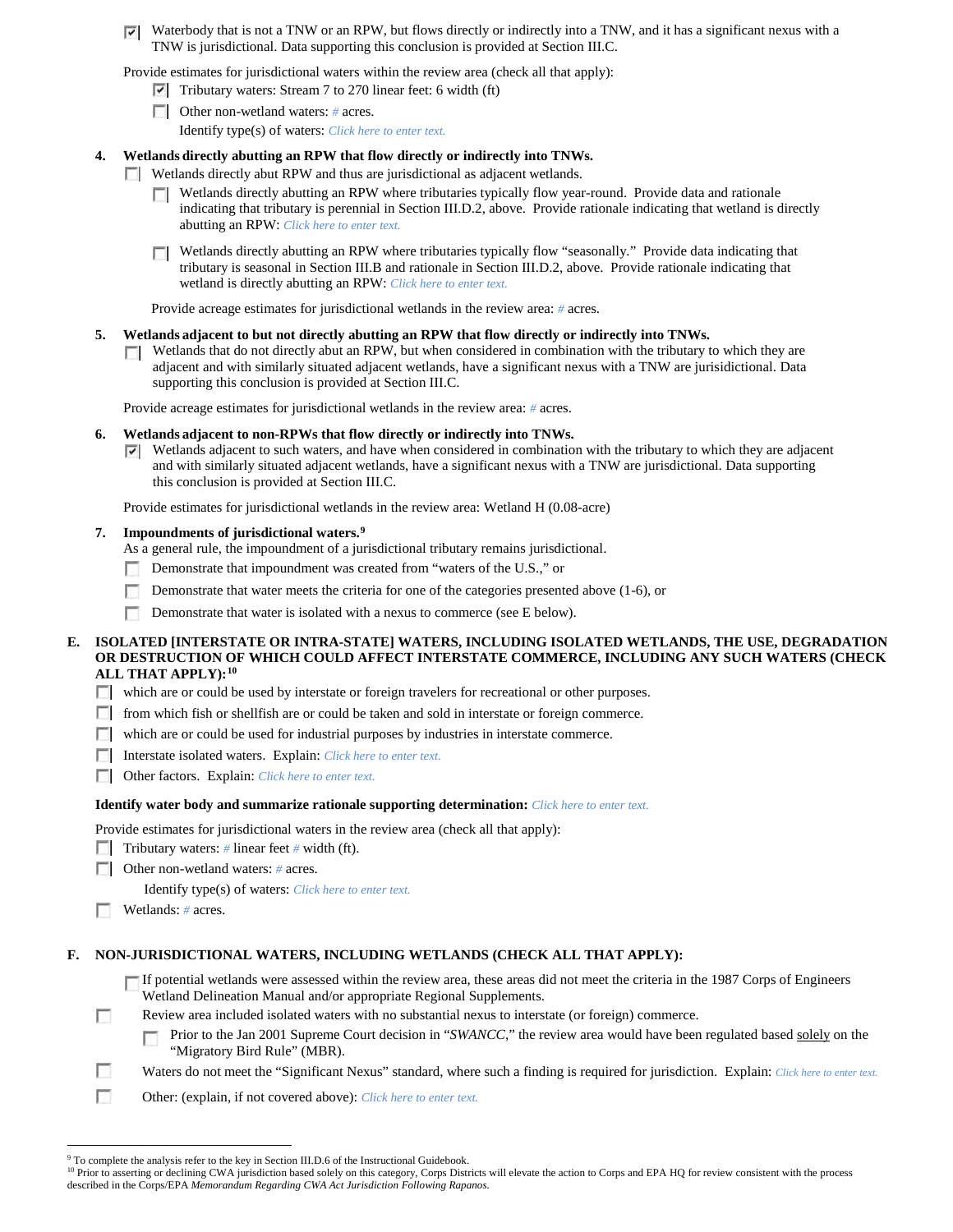| Provide acreage estimates for non-jurisdictional waters in the review area, where the sole potential basis of jurisdiction is the MBR factors |
|-----------------------------------------------------------------------------------------------------------------------------------------------|
| (i.e., presence of migratory birds, presence of endangered species, use of water for irrigated agriculture), using best professional judgment |
| (check all that apply):                                                                                                                       |

- Non-wetland waters (i.e., rivers, streams): *#* linear feet *#* width (ft).
- Lakes/ponds: # acres.
- Г Other non-wetland waters: *#* acres. List type of aquatic resource: *Click here to enter text.*.
- $\sim$ Wetlands: *#* acres.

Provide acreage estimates for non-jurisdictional waters in the review area that do not meet the "Significant Nexus" standard, where such a finding is required for jurisdiction (check all that apply):

- Non-wetland waters (i.e., rivers, streams): *#* linear feet *#* width (ft).
- Lakes/ponds: *#* acres.
- Other non-wetland waters: # acres. List type of aquatic resource: *Click here to enter text.*.
- Wetlands: # acres.

# **SECTION IV: DATA SOURCES.**

**A. SUPPORTING DATA. Data reviewed for JD (check all that apply -** checked items shall be included in case file and, where checked and requested, appropriately reference sources below):

- Maps, plans, plots or plat submitted by or on behalf of the applicant/consultant: *Click here to enter text.*
- Data sheets prepared/submitted by or on behalf of the applicant/consultant.
	- $\nabla$  Office concurs with data sheets/delineation report.
	- Office does not concur with data sheets/delineation report.
- Data sheets prepared by the Corps: *Click here to enter text.*
- Corps navigable waters' study: *Click here to enter text.*
- U.S. Geological Survey Hydrologic Atlas: *Click here to enter text.*
	- USGS NHD data.
	- USGS 8 and 12 digit HUC maps.
- U.S. Geological Survey map(s). Cite scale & quad name: Corning
- USDA Natural Resources Conservation Service Soil Survey. Citation: Steuben County
- $\triangledown$  National wetlands inventory map(s). Cite name: USFWS
- State/Local wetland inventory map(s): *Click here to enter text.*
- FEMA/FIRM maps: *Click here to enter text.*
- 100-year Floodplain Elevation is: *Click here to enter text.* (National Geodectic Vertical Datum of 1929)
- $\triangleright$  Photographs:  $\triangleright$  Aerial (Name & Date): Google Earth, various years
	- or **Other (Name & Date):** *Click here to enter text.*
- **Previous determination(s). File no. and date of response letter:** *Click here to enter text.*
- Applicable/supporting case law: *Click here to enter text.*
- Applicable/supporting scientific literature: *Click here to enter text.*
- Other information (please specify): *Click here to enter text.*
- **B. ADDITIONAL COMMENTS TO SUPPORT JD:** *Click here to enter text.*

# **SIGNED**

 $\sim$ 

Heather Adams Date **Date** Project Manager

January 8, 2018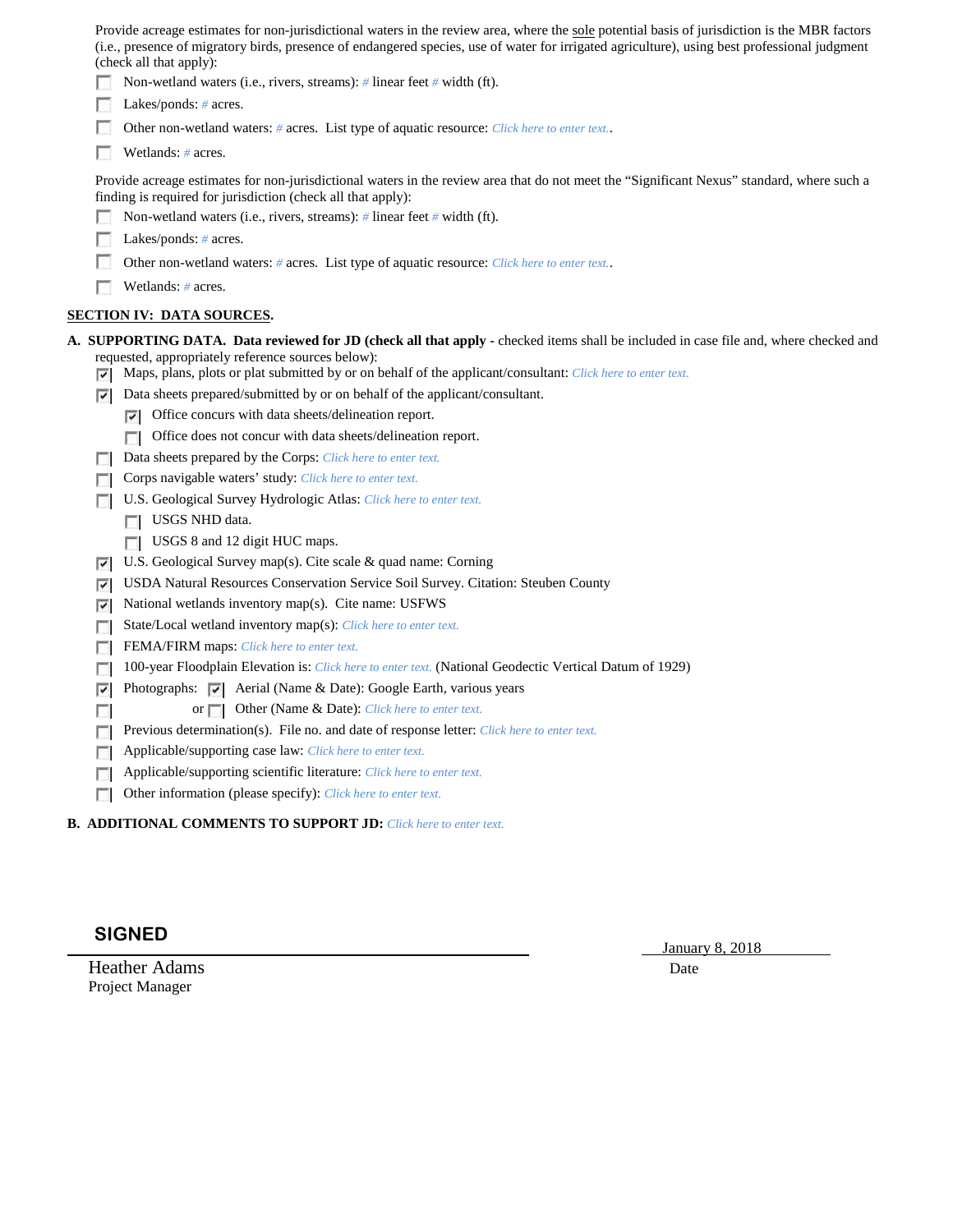# **APPROVED JURISDICTIONAL DETERMINATION FORM U.S. Army Corps of Engineers**

This form should be completed by following the instructions provided in Section IV of the JD Form Instructional Guidebook.

# **SECTION I: BACKGROUND INFORMATION**

# **A. REPORT COMPLETION DATE FOR APPROVED JURISDICTIONAL DETERMINATION (JD): January 8, 2018**

**B. DISTRICT OFFICE, FILE NAME, AND NUMBER:** LRB-1991-99478, Hakes C&D Disposal, JD Form 2 of 2

# **C. PROJECT LOCATION AND BACKGROUND INFORMATION:**

State: New York County/parish/borough: Steuben City: Painted Post Center coordinates of site (lat/long in degree decimal format): Lat. 42.211236 ° N, Long. 77.107842 ° W Universal Transverse Mercator: 18

Name of nearest waterbody: Erwin Hollow Brook

Name of nearest Traditional Navigable Water (TNW) into which the aquatic resource flows: Susquehanna River

Name of watershed or Hydrologic Unit Code (HUC): 02050105

⊽ Check if map/diagram of review area and/or potential jurisdictional areas is/are available upon request.

Check if other sites (e.g., offsite mitigation sites, disposal sites, etc…) are associated with this action and are recorded on a different г JD form

# **D. REVIEW PERFORMED FOR SITE EVALUATION (CHECK ALL THAT APPLY):**

- $\sim$ Office (Desk) Determination. Date: *Click here to enter a date.*
- ⊽ Field Determination. Date(s): November 16, 2017

# **SECTION II: SUMMARY OF FINDINGS**

# **A. RHA SECTION 10 DETERMINATION OF JURISDICTION.**

There are no "*navigable waters of the U.S.*" within Rivers and Harbors Act (RHA) jurisdiction (as defined by 33 CFR part 329) in the review area. [*Required*]

- п Waters subject to the ebb and flow of the tide.
- Waters are presently used, or have been used in the past, or may be susceptible for use to transport interstate or foreign commerce. п Explain: *Click here to enter text.*

# **B. CWA SECTION 404 DETERMINATION OF JURISDICTION.**

There are and are not "*waters of the U.S.*" within Clean Water Act (CWA) jurisdiction (as defined by 33 CFR part 328) in the review area. *[Required]*

- **1. Waters of the U.S.**
	- **a. Indicate presence of waters of U.S. in review area (check all that apply): [1](#page-7-0)**
- п TNWs, including territorial seas
- T. Wetlands adjacent to TNWs
- T. Relatively permanent waters<sup>[2](#page-7-1)</sup> (RPWs) that flow directly or indirectly into TNWs
- ⊽ Non-RPWs that flow directly or indirectly into TNWs
- n Wetlands directly abutting RPWs that flow directly or indirectly into TNWs
- Wetlands adjacent to but not directly abutting RPWs that flow directly or indirectly into TNWs п
- ⊽ Wetlands adjacent to non-RPWs that flow directly or indirectly into TNWs
- $\sim$ Impoundments of jurisdictional waters
- Isolated (interstate or intrastate) waters, including isolated wetlands п
	- **b. Identify (estimate) size of waters of the U.S. in the review area:** Non-wetland waters: Stream 8 (175 linear feet and 6 feet wide) Stream 9 (250 linear feet and 10 feet wide) Wetlands: Wetland K (0.35-acre), Wetland L (0.02-acre), Wetland M (0.59-acre), Wetland N (0.23-acre)
	- **c. Limits (boundaries) of jurisdiction** based on: 1987 Delineation Manual

Elevation of established OHWM (if known): *Click here to enter text.*

- **2. Non-regulated waters/wetlands (check if applicable):[3](#page-7-2)**
- Potentially jurisdictional waters and/or wetlands were assessed within the review area and determined to be not jurisdictional. ⊽ Explain: Wetland J (0.12-acre) was determined to be isolated. The factors at 328.3(a)(i-iii) were considered and determined there is no substantial nexus to interstate or foreign commerce. The following is a summary of the physical characteristics that were reviewed for this jurisdictional determination.

<sup>&</sup>lt;sup>1</sup> Boxes checked below shall be supported by completing the appropriate sections in Section III below.

<span id="page-7-2"></span><span id="page-7-1"></span><span id="page-7-0"></span>For purposes of this form, an RPW is defined as a tributary that is not a TNW and that typically flows year-round or has continuous flow at least "seasonally" (e.g., typically 3 months). <sup>3</sup> Supporting documentation is presented in Section III.F.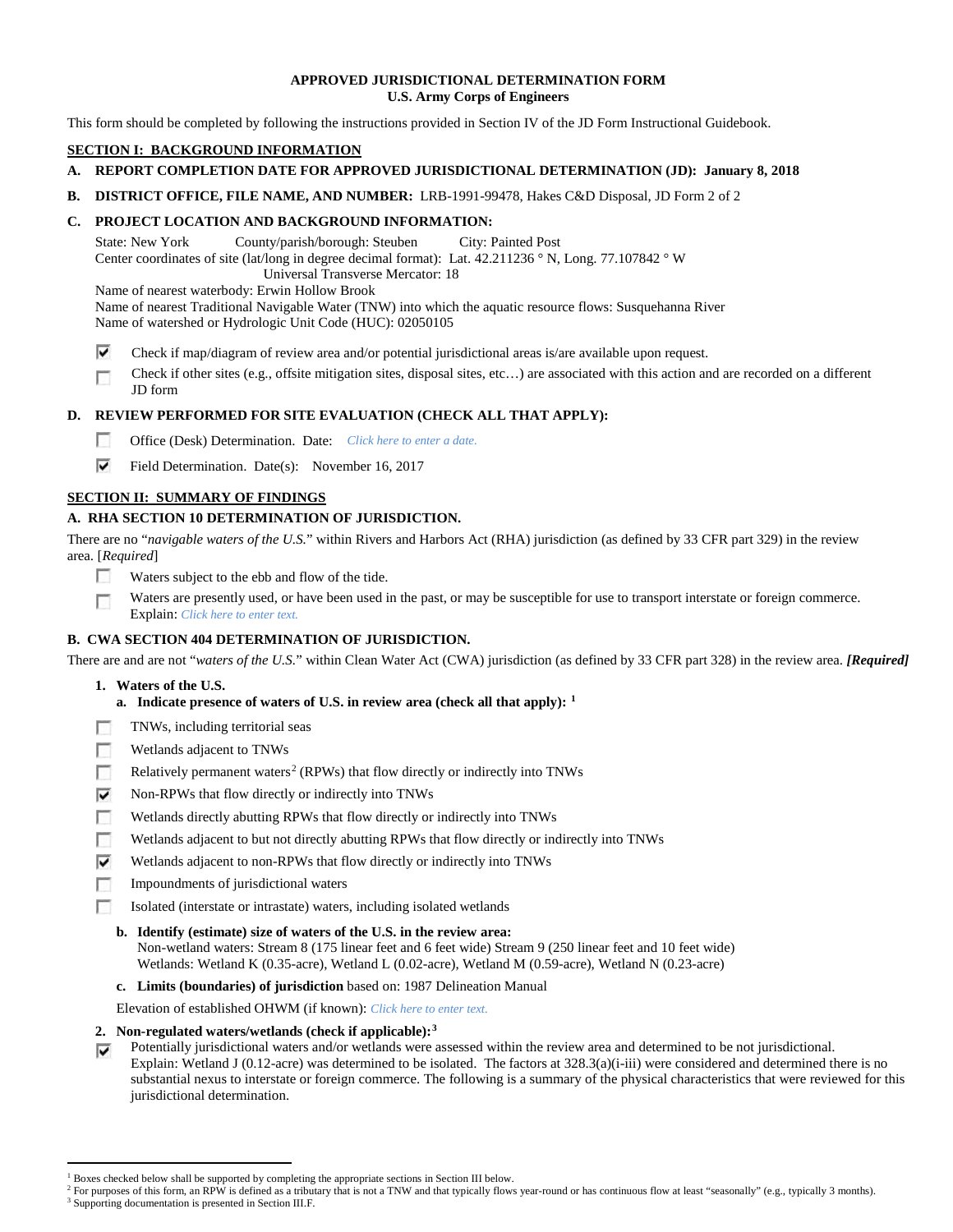The entire perimeter of the wetland was walked during the November 16, 2017, site visit. The wetland is on a flat terrace with no inlets or outlets observed and based on the topography it appears the wetland's hydrology is primarily fed by a seep, but also by precipitation and overland sheet flow from the surrounding area. It is unlikely that the wetland receives sufficient surface water to overcome the change in topography and distance to the nearest tributary, which is an unnamed tributary (Stream 8) to Erwin Hollow Brook, approximately 170 feet to the east. Due to landscape position and soil characteristics, a shallow subsurface connection is unlikely. Therefore, the wetland is unlikely to have a chemical nexus to the downstream TNW, the Susquehanna River. The wetland does not receive or maintain enough surface water of sufficient frequency, duration, or depth to sustain amphibian egg masses or aquatic insect larvae, for example. Therefore, the wetland's hydrological characteristics, combined with the distance between the wetland and the nearest conveyances, preclude the possibility of a biological nexus.

# **SECTION III: CWA ANALYSIS**

## **A. TNWs AND WETLANDS ADJACENT TO TNWs**

**The agencies will assert jurisdiction over TNWs and wetlands adjacent to TNWs. If the aquatic resource is a TNW, complete Section III.A.1 and Section III.D.1. only; if the aquatic resource is a wetland adjacent to a TNW, complete Sections III.A.1 and 2 and Section III.D.1.; otherwise, see Section III.B below**.

- **1. TNW**  Identify TNW: *Click here to enter text.* Summarize rationale supporting determination: *Click here to enter text.*
- **2. Wetland adjacent to TNW**

Summarize rationale supporting conclusion that wetland is "adjacent": *Click here to enter text.*

## **B. CHARACTERISTICS OF TRIBUTARY (THAT IS NOT A TNW) AND ITS ADJACENT WETLANDS (IF ANY):**

**This section summarizes information regarding characteristics of the tributary and its adjacent wetlands, if any, and it helps determine whether or not the standards for jurisdiction established under Rapanos have been met.** 

**The agencies will assert jurisdiction over non-navigable tributaries of TNWs where the tributaries are "relatively permanent waters" (RPWs), i.e. tributaries that typically flow year-round or have continuous flow at least seasonally (e.g., typically 3 months). A wetland that directly abuts an RPW is also jurisdictional. If the aquatic resource is not a TNW, but has year-round (perennial) flow, skip to Section III.D.2. If the aquatic resource is a wetland directly abutting a tributary with perennial flow, skip to Section III.D.4.**

**A wetland that is adjacent to but that does not directly abut an RPW requires a significant nexus evaluation. Corps districts and EPA regions will include in the record any available information that documents the existence of a significant nexus between a relatively permanent tributary that is not perennial (and its adjacent wetlands if any) and a traditional navigable water, even though a significant nexus finding is not required as a matter of law.**

**If the waterbody[4](#page-8-0) is not an RPW, or a wetland directly abutting an RPW, a JD will require additional data to determine if the waterbody has a significant nexus with a TNW. If the tributary has adjacent wetlands, the significant nexus evaluation must consider the tributary in combination with all of its adjacent wetlands. This significant nexus evaluation that combines, for analytical purposes, the tributary and all of its adjacent wetlands is used whether the review area identified in the JD request is the tributary, or its adjacent wetlands, or both. If the JD covers a tributary with adjacent wetlands, complete Section III.B.1 for the tributary, Section III.B.2 for any onsite wetlands, and Section III.B.3 for all wetlands adjacent to that tributary, both onsite and offsite. The determination whether a significant nexus exists is determined in Section III.C below.**

- **1. Characteristics of non-TNWs that flow directly or indirectly into TNW**
	- **(i) General Area Conditions:** Watershed size: 734 acres Drainage area: 734 acres

Average annual rainfall: 35 inches Average annual snowfall: 50 inches

- **(ii) Physical Characteristics:**
	- (a) Relationship with TNW:
		- $\Box$  Tributary flows directly into TNW.
		- $\nabla$  Tributary flows through 4 tributaries before entering TNW.

Project waters are 30 (or more) river miles from TNW. Project waters are 1 (or less) river miles from RPW. Project waters are 30 (or more) aerial (straight) miles from TNW. Project waters are 1 (or less) aerial (straight) miles from RPW. Project waters cross or serve as state boundaries. Explain: N/A

Identify flow route to TNW[5:](#page-8-1) Stream 9 flows into Stream 9 which flows into Tributary 4 of Erwin Hollow Brook, then into Erwin Hollow Brook, then into the Cohocton River, the Chemung River then into the Susquehanna River, a TNW. Tributary stream order, if known: first

(b) General Tributary Characteristics (check all that apply):

 <sup>4</sup> Note that the Instructional Guidebook contains additional information regarding swales, ditches, washes, and erosional features generally and in the arid West.

<span id="page-8-1"></span><span id="page-8-0"></span><sup>5</sup> Flow route can be described by identifying, e.g., tributary a, which flows through the review area, to flow into tributary b, which then flows into TNW.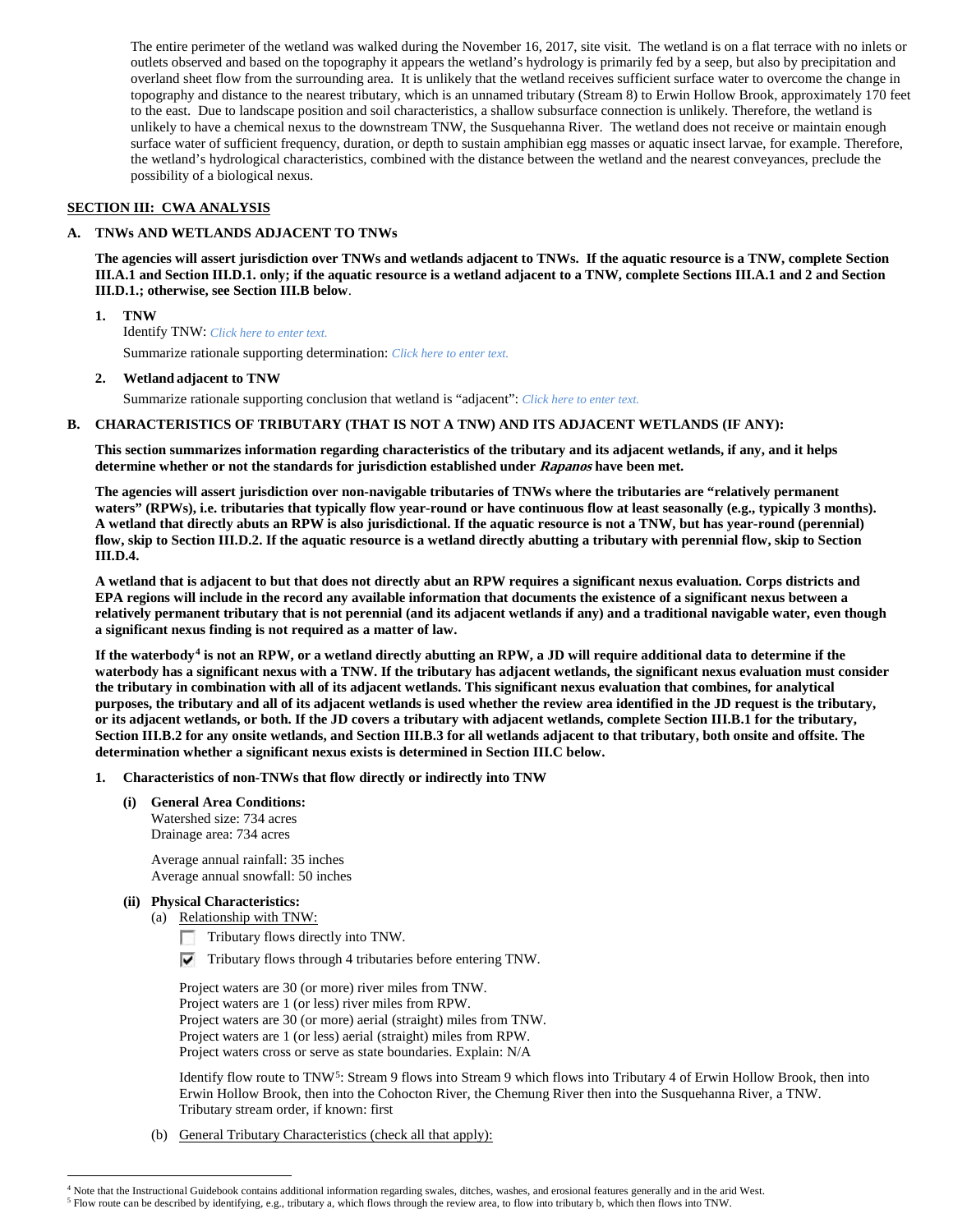|                                                                                                                                 |                                                                                                                                                                                                                                                                                                                                 | <b>Tributary</b> is:                                                                                                                                     |  | Natural                                 |                                                                                                                     |                |                            |  |                                                                                                                                     |
|---------------------------------------------------------------------------------------------------------------------------------|---------------------------------------------------------------------------------------------------------------------------------------------------------------------------------------------------------------------------------------------------------------------------------------------------------------------------------|----------------------------------------------------------------------------------------------------------------------------------------------------------|--|-----------------------------------------|---------------------------------------------------------------------------------------------------------------------|----------------|----------------------------|--|-------------------------------------------------------------------------------------------------------------------------------------|
|                                                                                                                                 |                                                                                                                                                                                                                                                                                                                                 | Artificial (man-made). Explain: Click here to enter text.                                                                                                |  |                                         |                                                                                                                     |                |                            |  |                                                                                                                                     |
|                                                                                                                                 |                                                                                                                                                                                                                                                                                                                                 | Manipulated (man-altered). Explain: Click here to enter text.                                                                                            |  |                                         |                                                                                                                     |                |                            |  |                                                                                                                                     |
|                                                                                                                                 |                                                                                                                                                                                                                                                                                                                                 |                                                                                                                                                          |  |                                         |                                                                                                                     |                |                            |  |                                                                                                                                     |
|                                                                                                                                 |                                                                                                                                                                                                                                                                                                                                 | <b>Tributary</b> properties with respect to top of bank (estimate):<br>Average width: 6-10 feet<br>Average depth: 4 feet<br>Average side slopes: 2:1     |  |                                         |                                                                                                                     |                |                            |  |                                                                                                                                     |
|                                                                                                                                 |                                                                                                                                                                                                                                                                                                                                 | Primary tributary substrate composition (check all that apply):                                                                                          |  |                                         |                                                                                                                     |                |                            |  |                                                                                                                                     |
|                                                                                                                                 |                                                                                                                                                                                                                                                                                                                                 | Silts                                                                                                                                                    |  |                                         | Sands                                                                                                               |                |                            |  | Concrete                                                                                                                            |
|                                                                                                                                 |                                                                                                                                                                                                                                                                                                                                 | Cobbles<br>է                                                                                                                                             |  | ⊽                                       | Gravel                                                                                                              |                |                            |  | Muck                                                                                                                                |
|                                                                                                                                 |                                                                                                                                                                                                                                                                                                                                 | Bedrock                                                                                                                                                  |  | г                                       | Vegetation. Type/% cover: Click here to enter text.                                                                 |                |                            |  |                                                                                                                                     |
|                                                                                                                                 |                                                                                                                                                                                                                                                                                                                                 |                                                                                                                                                          |  |                                         | Other. Explain: Click here to enter text.                                                                           |                |                            |  |                                                                                                                                     |
|                                                                                                                                 |                                                                                                                                                                                                                                                                                                                                 | Presence of run/riffle/pool complexes. Explain: absent<br>Tributary geometry: Relatively Straight<br>Tributary gradient (approximate average slope): 15% |  |                                         |                                                                                                                     |                |                            |  | Tributary condition/stability [e.g., highly eroding, sloughing banks]. Explain: relatively stable                                   |
|                                                                                                                                 | $(c)$ Flow:<br>Tributary provides for: Intermittent but not Seasonal Flow<br>Estimate average number of flow events in review area/year: 20 (or greater)<br>Describe flow regime: intermittent when ground water levels are high and during storm events<br>Other information on duration and volume: Click here to enter text. |                                                                                                                                                          |  |                                         |                                                                                                                     |                |                            |  |                                                                                                                                     |
|                                                                                                                                 |                                                                                                                                                                                                                                                                                                                                 |                                                                                                                                                          |  |                                         |                                                                                                                     |                |                            |  | Surface flow is: Discrete and Confined Characteristics: Flow is discrete and confined to the channel                                |
|                                                                                                                                 | Subsurface flow: Yes Explain findings: groundwater seeps were observed through the area and were observed to directly<br>contribute to the flow of Stream 7<br><b>Dye</b> (or other) test performed: <i>Click here to enter text</i> .                                                                                          |                                                                                                                                                          |  |                                         |                                                                                                                     |                |                            |  |                                                                                                                                     |
|                                                                                                                                 |                                                                                                                                                                                                                                                                                                                                 | Tributary has (check all that apply):<br>$ \nabla $ Bed and banks                                                                                        |  |                                         |                                                                                                                     |                |                            |  |                                                                                                                                     |
|                                                                                                                                 |                                                                                                                                                                                                                                                                                                                                 |                                                                                                                                                          |  |                                         | $\triangleright$ OHWM <sup>6</sup> (check all indicators that apply):                                               |                |                            |  |                                                                                                                                     |
|                                                                                                                                 |                                                                                                                                                                                                                                                                                                                                 |                                                                                                                                                          |  |                                         | $\vert \cdot \vert$ clear, natural line impressed on the bank $\vert \cdot \vert$ the presence of litter and debris |                |                            |  |                                                                                                                                     |
|                                                                                                                                 |                                                                                                                                                                                                                                                                                                                                 |                                                                                                                                                          |  | $\Box$ changes in the character of soil |                                                                                                                     | <b>COLLEGE</b> |                            |  | destruction of terrestrial vegetation                                                                                               |
|                                                                                                                                 |                                                                                                                                                                                                                                                                                                                                 | $\Box$ shelving                                                                                                                                          |  |                                         |                                                                                                                     | <b>1999</b>    | the presence of wrack line |  |                                                                                                                                     |
|                                                                                                                                 |                                                                                                                                                                                                                                                                                                                                 |                                                                                                                                                          |  |                                         | $\triangleright$ vegetation matted down, bent, or absent $\triangleright$ sediment sorting                          |                |                            |  |                                                                                                                                     |
|                                                                                                                                 |                                                                                                                                                                                                                                                                                                                                 |                                                                                                                                                          |  |                                         | eaf litter disturbed or washed away                                                                                 |                | $\Box$ scour               |  |                                                                                                                                     |
|                                                                                                                                 |                                                                                                                                                                                                                                                                                                                                 | $\mathbf{L}$                                                                                                                                             |  | sediment deposition                     |                                                                                                                     |                |                            |  | multiple observed or predicted flow events                                                                                          |
|                                                                                                                                 |                                                                                                                                                                                                                                                                                                                                 | water staining<br>L.                                                                                                                                     |  |                                         |                                                                                                                     |                |                            |  | abrupt change in plant community Click here to enter text.                                                                          |
| other (list): Click here to enter text.<br>$\sim$<br><b>Discontinuous OHWM.</b> <sup>7</sup> Explain: Click here to enter text. |                                                                                                                                                                                                                                                                                                                                 |                                                                                                                                                          |  |                                         |                                                                                                                     |                |                            |  |                                                                                                                                     |
|                                                                                                                                 |                                                                                                                                                                                                                                                                                                                                 |                                                                                                                                                          |  |                                         |                                                                                                                     |                |                            |  |                                                                                                                                     |
|                                                                                                                                 | If factors other than the OHWM were used to determine lateral extent of CWA jurisdiction (check all that apply):<br>$\Box$ High Tide Line indicated by:<br>Mean High Water Mark indicated by:                                                                                                                                   |                                                                                                                                                          |  |                                         |                                                                                                                     |                |                            |  |                                                                                                                                     |
|                                                                                                                                 |                                                                                                                                                                                                                                                                                                                                 |                                                                                                                                                          |  |                                         | oil or scum line along shore objects                                                                                |                | survey to available datum; |  |                                                                                                                                     |
|                                                                                                                                 |                                                                                                                                                                                                                                                                                                                                 |                                                                                                                                                          |  |                                         | fine shell or debris deposits (foreshore)                                                                           |                | $\Box$ physical markings;  |  |                                                                                                                                     |
|                                                                                                                                 |                                                                                                                                                                                                                                                                                                                                 |                                                                                                                                                          |  |                                         | physical markings/characteristics                                                                                   |                |                            |  | vegetation lines/changes in vegetation types.                                                                                       |
|                                                                                                                                 |                                                                                                                                                                                                                                                                                                                                 | tidal gauges                                                                                                                                             |  |                                         |                                                                                                                     |                |                            |  |                                                                                                                                     |
|                                                                                                                                 |                                                                                                                                                                                                                                                                                                                                 |                                                                                                                                                          |  |                                         | other (list): Click here to enter text.                                                                             |                |                            |  |                                                                                                                                     |
|                                                                                                                                 |                                                                                                                                                                                                                                                                                                                                 | (iii) Chemical Characteristics:                                                                                                                          |  |                                         |                                                                                                                     |                |                            |  |                                                                                                                                     |
|                                                                                                                                 |                                                                                                                                                                                                                                                                                                                                 | Explain: The watershed is relatively undisturbed, water appeared clear during site visit<br>Identify specific pollutants, if known: unknown              |  |                                         |                                                                                                                     |                |                            |  | Characterize tributary (e.g., water color is clear, discolored, oily film; water quality; general watershed characteristics, etc.). |

 **(iv) Biological Characteristics. Channel supports (check all that apply):**

Riparian corridor. Characteristics (type, average width): *Click here to enter text.*

<span id="page-9-1"></span><span id="page-9-0"></span> <sup>6</sup> <sup>6</sup>A natural or man-made discontinuity in the OHWM does not necessarily sever jurisdiction (e.g., where the stream temporarily flows underground, or where the OHWM has been removed by development or agricultural practices). Where there is a break in the OHWM that is unrelated to the waterbody's flow regime (e.g., flow over a rock outcrop or through a culvert), the agencies will look for indicators of flow above and below the break. 7 Ibid.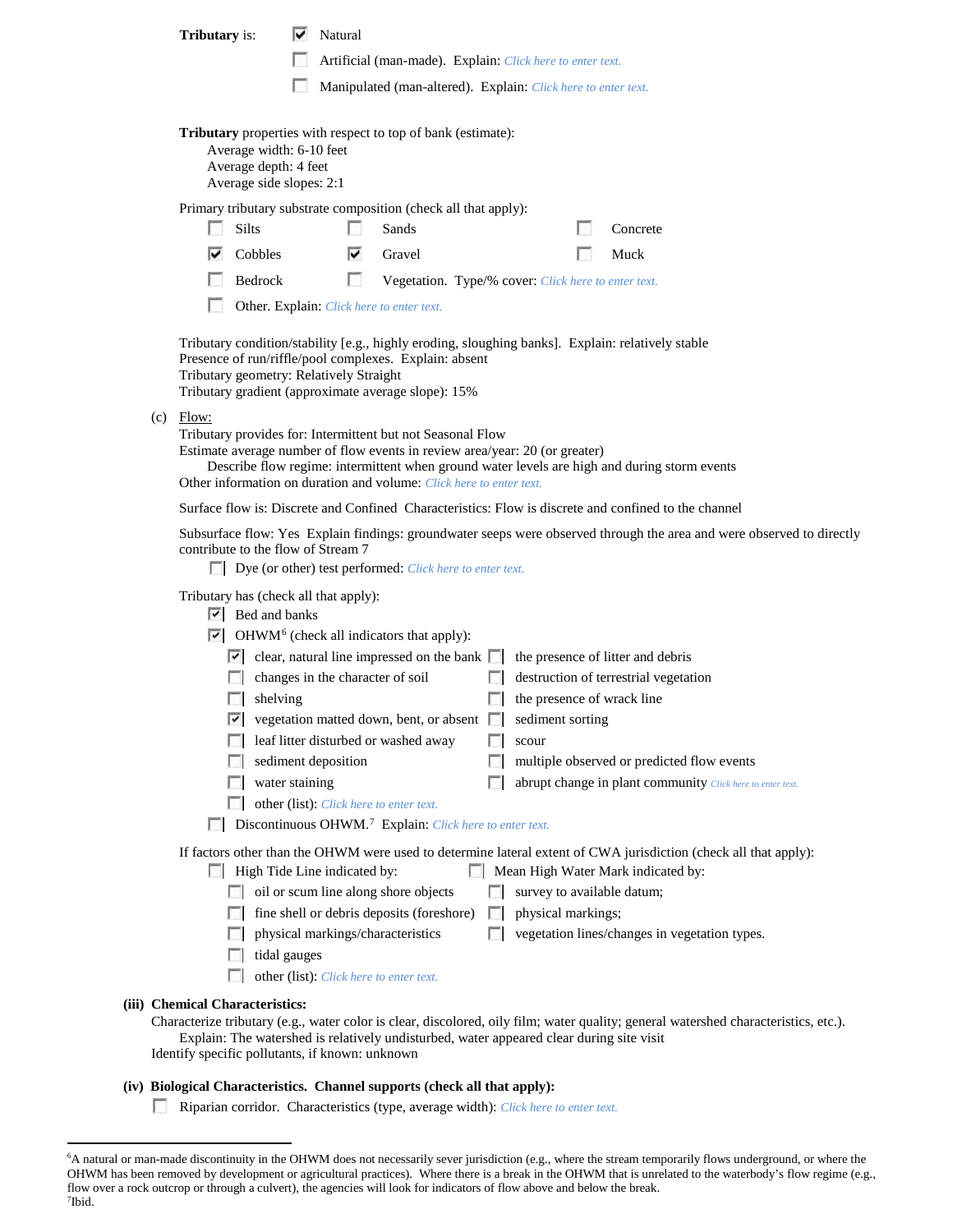- Wetland fringe. Characteristics: *Click here to enter text.*
- $\blacktriangleright$  Habitat for:
	- Federally Listed species. Explain findings: northern long-eared bat
	- Fish/spawn areas. Explain findings: *Click here to enter text.*
	- $\mathcal{L}$ Other environmentally-sensitive species. Explain findings: *Click here to enter text.*
	- $\blacktriangleright$  Aquatic/wildlife diversity. Explain findings: Streams 8 and 9 are located within a diverse forest habitat and the streams provides habitat for a variety of aquatic species, such as salamanders and other amphibians and invertebrates; and the streams increase habitat diversity within the forest supporting upland species as well.

#### **2. Characteristics of wetlands adjacent to non-TNW that flow directly or indirectly into TNW**

### **(i) Physical Characteristics:**

- (a) General Wetland Characteristics:
	- Properties:

Wetland size: Wetland K (0.35-acre), Wetland L (0.02-acre), Wetland M (0.59-acre), Wetland N (0.23-acre) Wetland type. Explain: palustrine forested

Wetland quality. Explain: Although the wetlands do not support a particularly high diversity of plant species, it does provide habitat for sensitive aquatic species such as amphibians, contributes to the diversity of the forest by providing additional habitat types, serves as a specific water source for Streams 8 and 9, and serve to contribute to the headwaters of Erwin Hollow Brook in general, and is within a relatively undisturbed, large forested area.

Project wetlands cross or serve as state boundaries. Explain: *Click here to enter text.*

(b) General Flow Relationship with Non-TNW:

Flow is: Intermittent Flow Explain: All of the wetlands are fed by precipitation and groundwater seeps, which fluctuates throughout the year, thus providing intermittent flow directly into Streams 8 and 9.

Surface flow is: Discrete and Confined

Characteristics: Flow from Wetlands N and K is discrete and confined to channels that drain directly into the stream, Wetland M directly abuts Stream 9, and Wetland L has discrete flow over the short distance to Stream 9 that was observed in the field.

Subsurface flow: Yes Explain findings: groundwater seeps provide flow to the wetlands, and given their direct connection and proximity to the streams, there is subsurface flow during seasons when the ground water is high

Dye (or other) test performed: *Click here to enter text.*

## (c) Wetland Adjacency Determination with Non-TNW:

- ☞ Directly abutting Wetland M directly abuts Stream 9
- $\overline{\phantom{a}}$ Not directly abutting
	- Discrete wetland hydrologic connection. Explain: Wetlands K, L, and N have discrete and/or confined connection ⊽ to the streams
	- Ecological connection. Explain: The wetlands' direct connection and close proximity to the streams indicate an ⊽ ecological connection as the nutrients carried in the water would be shared, as well as both wetland and stream habitats are used by the same individuals of a variety of wildlife species
	- $\mathcal{L}$ Separated by berm/barrier. Explain: *Click here to enter text.*
- (d) Proximity (Relationship) to TNW

Project wetlands are 30 (or more) river miles from TNW. Project waters are 30 (or more) aerial (straight) miles from TNW. Flow is from: Wetland to Navigable Waters Estimate approximate location of wetland as within the 500-year or greater floodplain.

### **(ii) Chemical Characteristics:**

Characterize wetland system (e.g., water color is clear, brown, oil film on surface; water quality; general watershed characteristics; etc.). Explain: Surface water was clear at the time of the site visit, the watershed is largely undisturbed and so water quality can be expected to be good

Identify specific pollutants, if known: unknown

### **(iii) Biological Characteristics. Wetland supports (check all that apply):**

- Riparian buffer. Characteristics (type, average width): *Click here to enter text.*
- Vegetation type/percent cover. Explain: emergent and forested vegetation
- $\boxed{\checkmark}$  Habitat for:
	- Federally Listed species. Explain findings: northern long-eared bat
	- Fish/spawn areas. Explain findings: *Click here to enter text.*
	- Other environmentally-sensitive species. Explain findings: *Click here to enter text.*
	- $\nabla$  Aquatic/wildlife diversity. Explain findings: the wetland is located within a stream in a dense forested habitat, increasing the diversity of the forest and available types of habitat for a variety of wildlife.

### **3. Characteristics of all wetlands adjacent to the tributary (if any)**

All wetland(s) being considered in the cumulative analysis: 4 Approximately (1.19) acres in total are being considered in the cumulative analysis.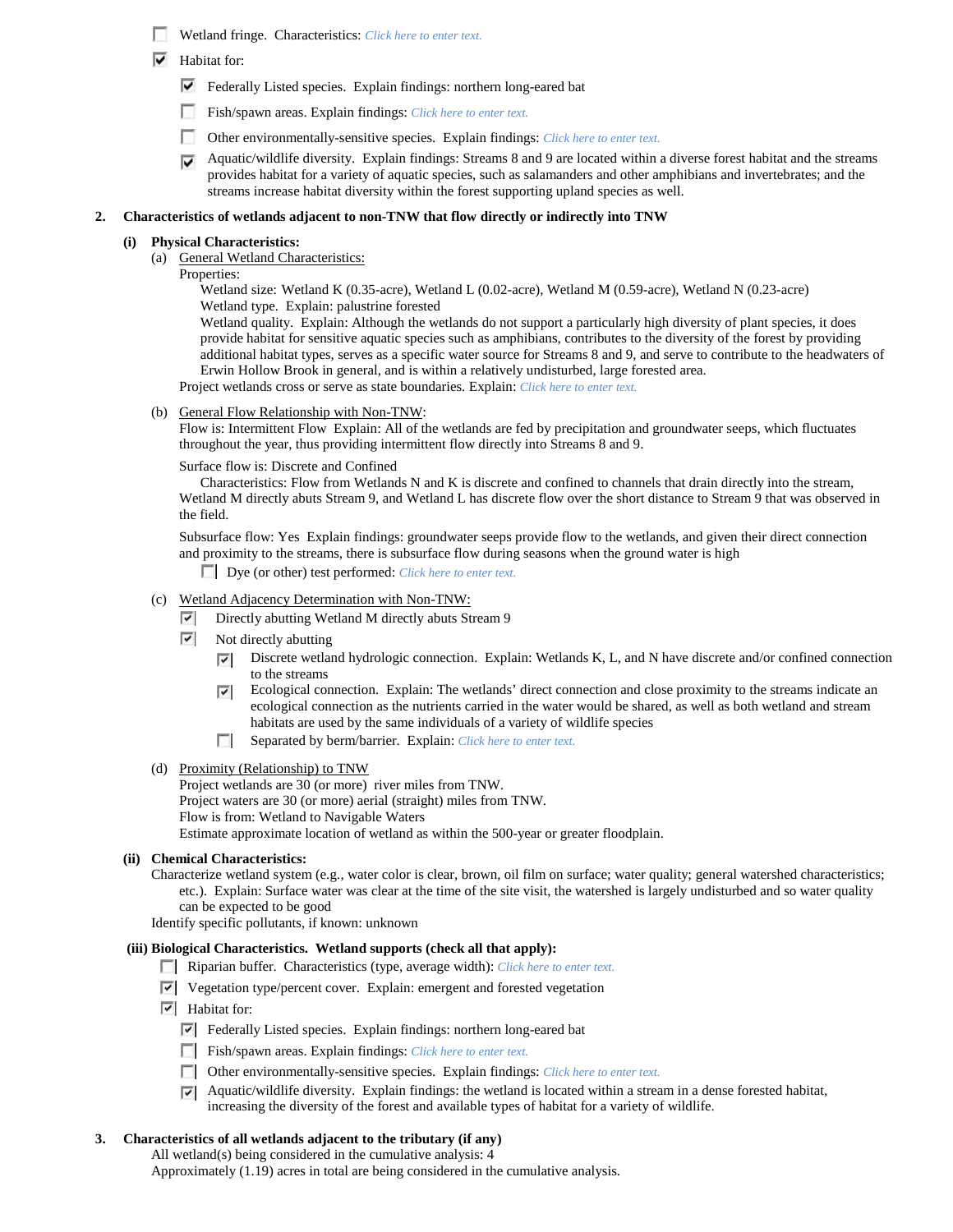For each wetland, specify the following:

| Directly abuts? $(Y/N)$ | Size (in acres)    | Directly abuts? $(Y/N)$ | Size (in acres) |
|-------------------------|--------------------|-------------------------|-----------------|
| No                      | $0.35$ (Wetland K) | Y/N                     |                 |
| No.                     | $0.02$ (Wetland L) | Y/N                     |                 |
| Yes                     | $0.59$ (Wetland M) | Y/N                     | #               |
| No                      | $0.23$ (Wetland N) | Y/N                     |                 |

Summarize overall biological, chemical and physical functions being performed: Wetlands K, L, M, and N are they only similarly situated wetlands along the relevant reach of Stream 9. Wetland K has a discrete flow to Stream 8, but it's close proximity and slope towards Stream 9 indicate it may also directly drain to Stream 9 as well, so due to this closeness and for simplicity they will all be used for the cumulative analysis. The wetlands provide ground water recharge/discharge, flood flow attenuation, sediment retention, production export, and wildlife habitat. Wetland M supports sediment and shoreline stabilization as it directly abuts Stream 9. Combined the wetlands provide much of the hydrology for Stream 9.

## **C. SIGNIFICANT NEXUS DETERMINATION**

**A significant nexus analysis will assess the flow characteristics and functions of the tributary itself and the functions performed by any wetlands adjacent to the tributary to determine if they significantly affect the chemical, physical, and biological integrity of a TNW. For each of the following situations, a significant nexus exists if the tributary, in combination with all of its adjacent wetlands, has more than a speculative or insubstantial effect on the chemical, physical and/or biological integrity of a TNW. Considerations when evaluating significant nexus include, but are not limited to the volume, duration, and frequency of the flow of water in the tributary and its proximity to a TNW, and the functions performed by the tributary and all its adjacent wetlands. It is not appropriate to determine significant nexus based solely on any specific threshold of distance (e.g. between a tributary and its adjacent wetland or between a tributary and the TNW). Similarly, the fact an adjacent wetland lies within or outside of a floodplain is not solely determinative of significant nexus.** 

# **Draw connections between the features documented and the effects on the TNW, as identified in the** *Rapanos* **Guidance and discussed in the Instructional Guidebook. Factors to consider include, for example:**

- Does the tributary, in combination with its adjacent wetlands (if any), have the capacity to carry pollutants or flood waters to TNWs, or to reduce the amount of pollutants or flood waters reaching a TNW?
- Does the tributary, in combination with its adjacent wetlands (if any), provide habitat and lifecycle support functions for fish and other species, such as feeding, nesting, spawning, or rearing young for species that are present in the TNW?
- Does the tributary, in combination with its adjacent wetlands (if any), have the capacity to transfer nutrients and organic carbon that support downstream foodwebs?
- Does the tributary, in combination with its adjacent wetlands (if any), have other relationships to the physical, chemical, or biological integrity of the TNW?

# *Note: the above list of considerations is not inclusive and other functions observed or known to occur should be documented below:*

- **1. Significant nexus findings for non-RPW that has no adjacent wetlands and flows directly or indirectly into TNWs.** Explain findings of presence or absence of significant nexus below, based on the tributary itself, then go to Section III.D: *Click here to enter text.*
- **2. Significant nexus findings for non-RPW and its adjacent wetlands, where the non-RPW flows directly or indirectly into TNWs.**  Explain findings of presence or absence of significant nexus below, based on the tributary in combination with all of its adjacent wetlands, then go to Section III.D: There is a direct and continuous path for the flow of water from Stream 8 and Wetlands K, L, M, and N into Stream 9, which flows into Tributary 4 of Erwin Hollow Brook (a perennial stream), which flows into the Cohocton River, to the Chemung River and finally into the Susquehanna River, which is a TNW. Therefore, the streams and wetlands have hydrologic connectivity to the Susquehanna River, thereby providing a significant nexus between the stream and its adjacent/abutting wetlands and the downstream TNW.

Hydrologic connectivity refers to the flow that transports organic matter and nutrients, energy, and aquatic organisms throughout the system. The wetland receives water from the surrounding watershed and thus directly affects the nature of the water entering the tributary and its downstream receiving waters, both in quantity and chemical/physical attributes. This occurs through the reduction of runoff rates of water received by the tributary resulting from attenuation and storage of floodwaters; capture of water through evapotranspiration; storage of runoff; and filtering and/or storage of nutrients, chemicals, and sediments contained in rainfall, runoff, or other hydrologic inputs. Ultimately, this affects the downstream TNW, the Susquehanna River, as the stream and wetland alter the amount of flow reaching the TNW and furthermore, any additional matter such as nutrients, chemicals, sediments, and pollutants carried in that flow. The Erwin Hollow Creek watershed is relatively undisturbed with the exception of the landfill near its headwaters thus reducing stream function, increased erosion, sediment which impairs aquatic life and widens flood areas, habitat loss, and loss of wetlands. Since the wetland is located in close proximity to a landfill and it receives some of its hydrology from runoff associated with that development and roads, it provides an important function of reducing the effects of runoff on the downstream TNW. The tributary conveys water that has been filtered from the wetland to the downstream TNW. The wetland also attenuates sediment, nutrients, and pollutants contained in its received water. Combined, the wetland supplies the downstream TNW with a cleaner source of water that will aid in reducing impairments. Due to the physical, biological, and chemical connectivity of the wetland as described above, it has been determined that Streams 8 and 9 and Wetlands K, L, M, and N have a significant nexus with the downstream TNW, the Susquehanna River, as the functions and services provided by the stream and its adjacent wetlands provide more than a speculative effect on the physical integrity of the river.

**3. Significant nexus findings for wetlands adjacent to an RPW but that do not directly abut the RPW.** Explain findings of presence or absence of significant nexus below, based on the tributary in combination with all of its adjacent wetlands, then go to Section III.D: *Click here to enter text.*

# **D. DETERMINATIONS OF JURISDICTIONAL FINDINGS. THE SUBJECT WATERS/WETLANDS ARE (CHECK ALL THAT APPLY):**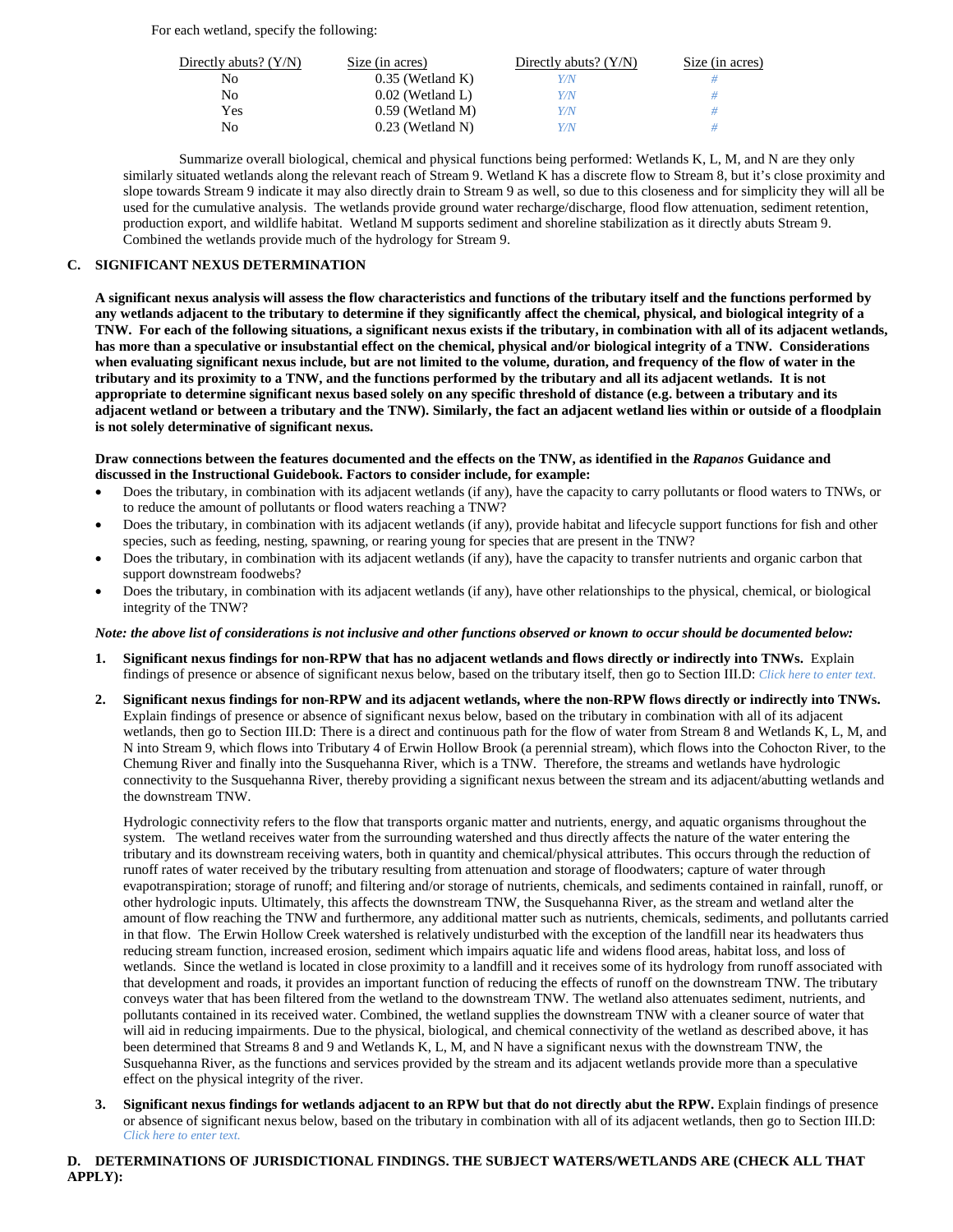- **1. TNWs and Adjacent Wetlands.** Check all that apply and provide size estimates in review area:
	- TNWs: *#* linear feet *#* width (ft), Or, *#* acres.
	- **Wetlands adjacent to TNWs:** # acres.

# **2. RPWs that flow directly or indirectly into TNWs.**

- Tributaries of TNWs where tributaries typically flow year-round are jurisdictional. Provide data and rationale indicating that tributary is perennial: *Click here to enter text.*.
- $\Box$  Tributaries of TNW where tributaries have continuous flow "seasonally" (e.g., typically three months each year) are jurisdictional. Data supporting this conclusion is provided at Section III.B. Provide rationale indicating that tributary flows seasonally: *Click here to enter text.*.

Provide estimates for jurisdictional waters in the review area (check all that apply):

Tributary waters: # linear feet # width (ft).

Other non-wetland waters: *#* acres.

Identify type(s) of waters: *Click here to enter text.*

- **3. Non-RPWs[8](#page-12-0) that flow directly or indirectly into TNWs.**
	- Waterbody that is not a TNW or an RPW, but flows directly or indirectly into a TNW, and it has a significant nexus with a TNW is jurisdictional. Data supporting this conclusion is provided at Section III.C.

Provide estimates for jurisdictional waters within the review area (check all that apply):

- Tributary waters: Stream 8 (175 linear feet and 6 feet wide) Stream 9 (250 linear feet and 10 feet wide)
- Other non-wetland waters: *#* acres.

Identify type(s) of waters: *Click here to enter text.*

# **4. Wetlands directly abutting an RPW that flow directly or indirectly into TNWs.**

Wetlands directly abut RPW and thus are jurisdictional as adjacent wetlands.

- Wetlands directly abutting an RPW where tributaries typically flow year-round. Provide data and rationale  $\sim$ indicating that tributary is perennial in Section III.D.2, above. Provide rationale indicating that wetland is directly abutting an RPW: *Click here to enter text.*
- Wetlands directly abutting an RPW where tributaries typically flow "seasonally." Provide data indicating that tributary is seasonal in Section III.B and rationale in Section III.D.2, above. Provide rationale indicating that wetland is directly abutting an RPW: *Click here to enter text.*

Provide acreage estimates for jurisdictional wetlands in the review area: *#* acres.

- **5. Wetlands adjacent to but not directly abutting an RPW that flow directly or indirectly into TNWs.**
	- $\Box$  Wetlands that do not directly abut an RPW, but when considered in combination with the tributary to which they are adjacent and with similarly situated adjacent wetlands, have a significant nexus with a TNW are jurisidictional. Data supporting this conclusion is provided at Section III.C.

Provide acreage estimates for jurisdictional wetlands in the review area: *#* acres.

- **6. Wetlands adjacent to non-RPWs that flow directly or indirectly into TNWs.** 
	- $\triangledown$  Wetlands adjacent to such waters, and have when considered in combination with the tributary to which they are adjacent and with similarly situated adjacent wetlands, have a significant nexus with a TNW are jurisdictional. Data supporting this conclusion is provided at Section III.C.

Provide estimates for jurisdictional wetlands in the review area: Wetland K (0.35-acre), Wetland L (0.02-acre), Wetland M (0.59-acre), Wetland N (0.23-acre)

# **7. Impoundments of jurisdictional waters. [9](#page-12-1)**

As a general rule, the impoundment of a jurisdictional tributary remains jurisdictional.

- **Demonstrate that impoundment was created from "waters of the U.S.," or**
- Demonstrate that water meets the criteria for one of the categories presented above (1-6), or
- m. Demonstrate that water is isolated with a nexus to commerce (see E below).

# **E. ISOLATED [INTERSTATE OR INTRA-STATE] WATERS, INCLUDING ISOLATED WETLANDS, THE USE, DEGRADATION OR DESTRUCTION OF WHICH COULD AFFECT INTERSTATE COMMERCE, INCLUDING ANY SUCH WATERS (CHECK ALL THAT APPLY):[10](#page-12-2)**

which are or could be used by interstate or foreign travelers for recreational or other purposes.

- $\Box$  from which fish or shellfish are or could be taken and sold in interstate or foreign commerce.
- which are or could be used for industrial purposes by industries in interstate commerce.
- Interstate isolated waters.Explain: *Click here to enter text.*
- Other factors.Explain: *Click here to enter text.*

### **Identify water body and summarize rationale supporting determination:** *Click here to enter text.*

 $\frac{1}{8}$ See Footnote # 3.

<span id="page-12-1"></span><span id="page-12-0"></span><sup>&</sup>lt;sup>9</sup> To complete the analysis refer to the key in Section III.D.6 of the Instructional Guidebook.

<span id="page-12-2"></span><sup>&</sup>lt;sup>10</sup> Prior to asserting or declining CWA jurisdiction based solely on this category, Corps Districts will elevate the action to Corps and EPA HQ for review consistent with the process described in the Corps/EPA *Memorandum Regarding CWA Act Jurisdiction Following Rapanos.*